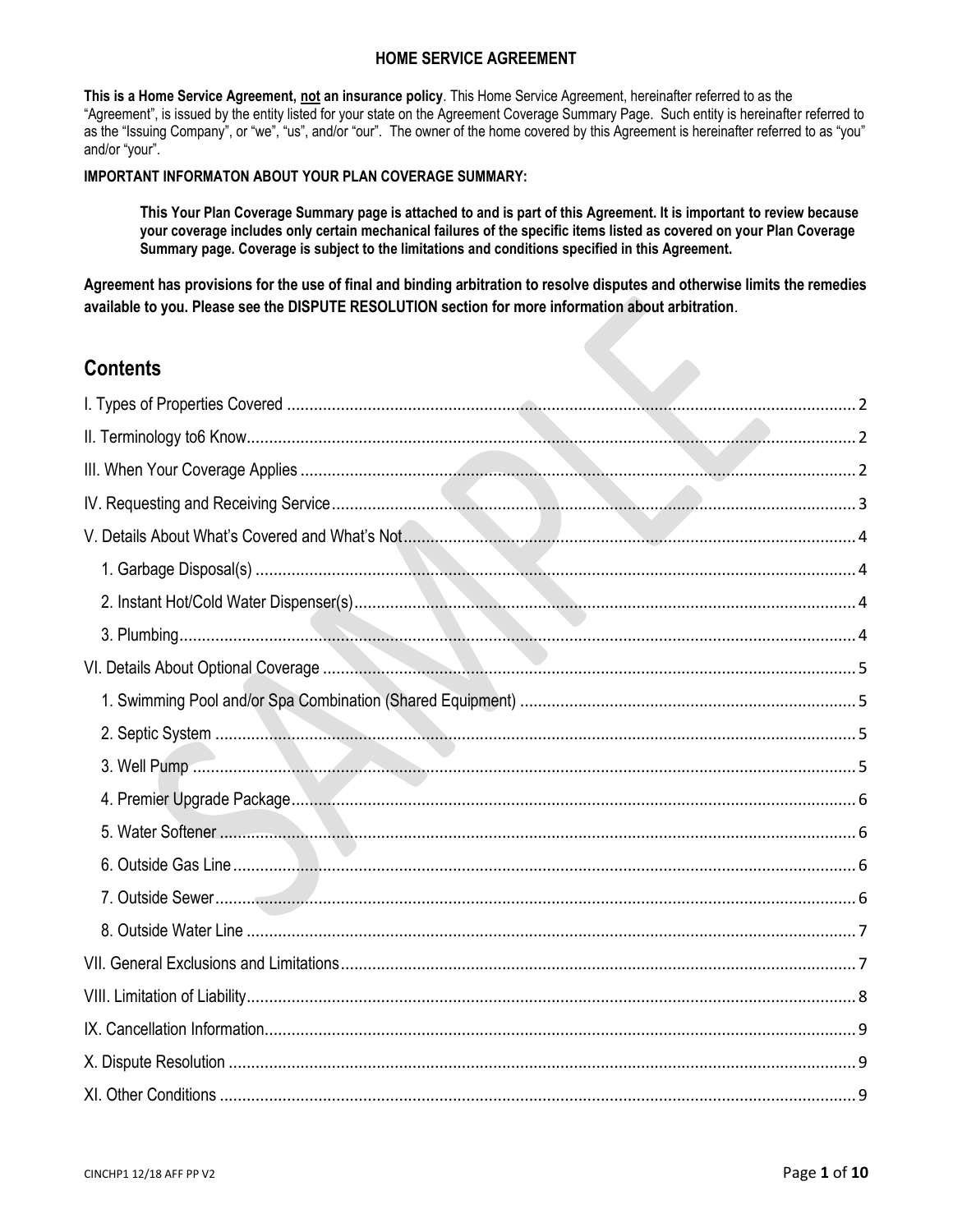## <span id="page-1-0"></span>**I. Types of Properties Covered**

This Agreement covers a single family residence, including a condominium, townhouse, villa or manufactured home used solely for residential purposes and eligible manufactured homes. To be eligible, a manufactured home must

- (i) Have been constructed within (10) years of the effective date of the Agreement.
- (ii) Be permanently secured to the ground on land you own or located in a division operated similar to a condominium, where maintenance is provided.

This Agreement provides coverage under a special exception for special purpose group homes devoted to housing persons with mental and physical disabilities, as those terms are defined by the Americans with Disabilities Act at Title 42 of the United States Code Section 12102(2)(A).

This Agreement does not cover:

- Mobile homes
- Multi-family residential property of more than two-units
- Any dwelling used in whole or in part for commercial purposes including non-profit organizations
- Homes listed or registered in any historical register, including without limitation the National Register of Historic Places

Whether or not this Agreement covers a condominium unit, manufactured home, or multi-family property (duplex), any repairs and/or replacements are limited to the items solely used by and located and serviceable within such single unit (unless specified otherwise). **No common area items shared by non-warranted units shall be covered by this Agreement.**

## <span id="page-1-1"></span>**II. Terminology to Know**

- "Mechanical failure" occurs when a covered item/system becomes inoperable and unable to perform its primary function, subject to the limitations and conditions of this Agreement.
- "Domestic-grade" items are those that were designated by the manufacturer, manufactured and marketed solely for installation and use in a residential single family dwelling.
- "Commercial-grade" items are those that were designated by the manufacturer, manufactured and primarily marketed for installation and use in commercial operations.
- A "visual inspection" of the covered item is considered to mean the viewing of an item to verify that it appears structurally intact and without damage or missing parts that would indicate inoperability.
- A "simple mechanical test" means the ability to turn the unit off and on verifying the item operates without irregular sounds or smoke that may indicate a problem. In certain instances, we may require documentation from you during a claim review.
- "Proper operating condition" means the item/system was correctly located within the home, was properly installed to code at the time of installation, was fully connected, was capable of successfully performing all operations commensurate with the manufacturer's original design intention, and did not pose any hazard to life or property.
- A "necessary or required upgrade" is a replacement improving: manufacturer specification; energy efficiency; or system performance due to external circumstances (such as inability to obtain parts/equipment or government mandated system modifications).
- "Item" examples: air conditioning unit, heating unit, water heater, individual appliances such as refrigerator, dishwasher and ceiling fans.
- "Item Lifetime" is defined as the total time for which an item is technically designed to operate from its date of purchase and is expressed in years.

## <span id="page-1-2"></span>**III. When Your Coverage Applies**

- 1. **We agree to pay the covered costs to repair or replace the items listed as covered on your Agreement Coverage Summary Page if any such items become inoperable during the term of this Agreement due to mechanical failure caused by routine wear and tear.** The definitions of the specific items that may be listed on your Agreement Coverage Summary Page as covered, as well as other limitations on coverage and other terms and conditions, are listed below.
- 2. We will cover mechanical failures relating to the mechanical parts and components of those domestic-grade items that were in the home and in proper operating condition on the Agreement effective date.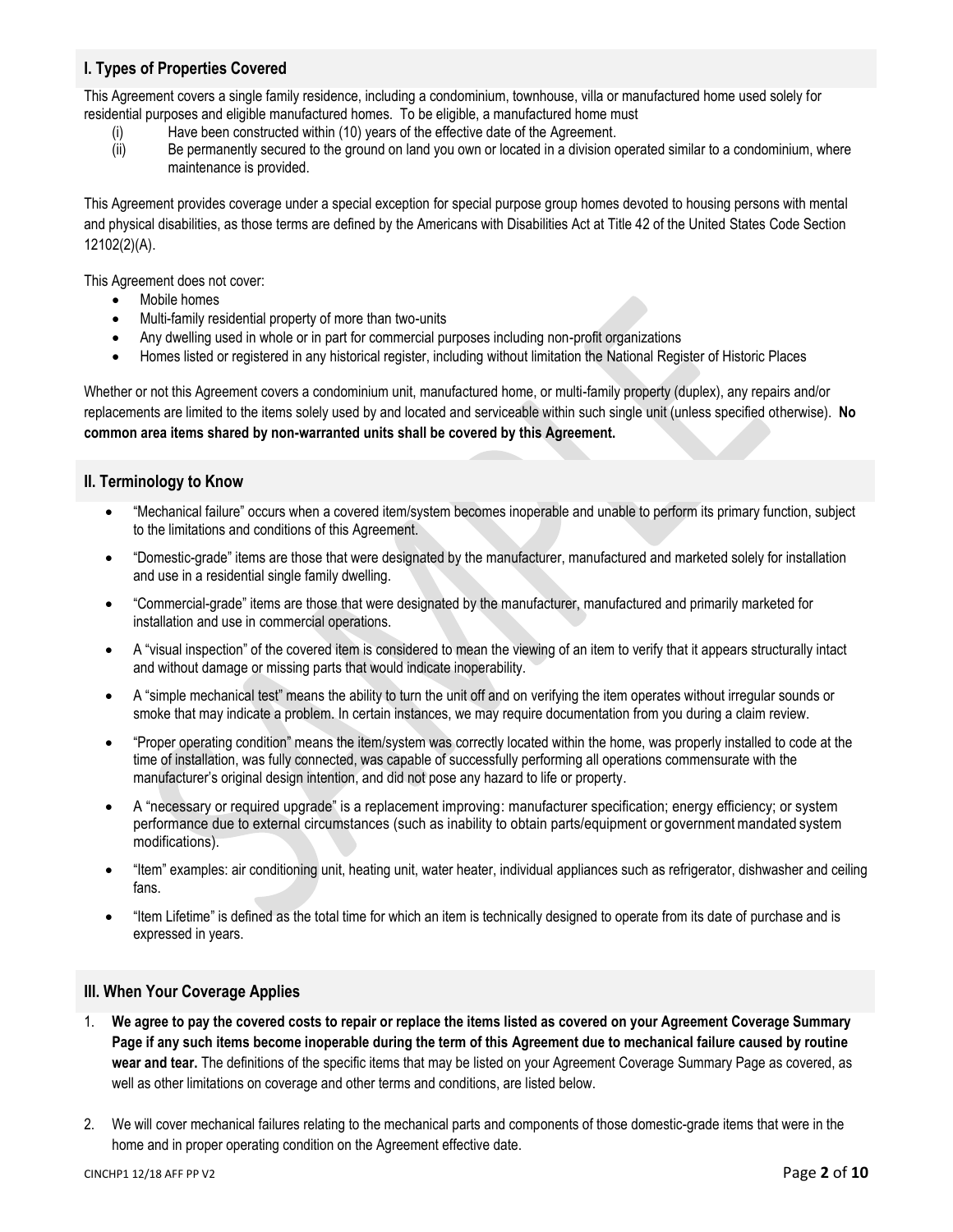- 3. We will cover failures due to rust and corrosion, and or sediment.
- 4. When completing a covered repair or replacement, we will NOT pay the cost to:
	- dismantle and remove defective equipment,
	- recapture refrigerant,
	- reclaim refrigerant,
	- dispose of refrigerant.
- 5. We will cover an unknown pre-existing mechanical failure provided the failure could not have been detected by visual inspection or simple mechanical test.
- 6. **The decision to replace rather than repair items is solely our option**. Should we choose to replace an item, the replacement shall:
	- be the base model that meets all applicable federally mandated minimal manufacturers' standards,
	- perform the same primary function, and have a capacity comparable with the covered item, when available with domestically assembled units.

When replacing systems and appliances:

- We are not liable to provide exact match in color, dye, lot, material, type or brand.
- We will be responsible for the installation of the replacement item but not for the cost of the construction, modifications, carpentry or transitional work made necessary in order to accommodate the replacement, nor for any costs to upgrade or modify items for any reason except as otherwise specified in this Agreement.
- With respect to kitchen/laundry appliances, we will make reasonable efforts to provide replacement items of similar mechanical capabilities and/or efficiency of the original unit, when available.

When making repairs:

- We reserve the right to rebuild existing parts or components and/or install rebuilt or refurbished parts or components.
- 7. Our cash payment policies and procedures:
	- In instances where the combined cost of diagnosis and repair or replacement is estimated to exceed a stated contract dollar limit, we will not provide repair or replacement services but will instead pay an amount equal to the contract dollar limit minus the deductible amount. If the stated contract dollar limit is an aggregate amount then paid claims will also be subtracted from payment.
	- In some instances, we may offer cash in lieu of repair or replacement services. This offered amount is based on what we would expect to pay (which is substantially less than retail cost) for parts and labor for covered items less the incurred cost of the contractor's diagnosis. You are required to repair the item or provide a new replacement and send the acceptable proof of your actual itemized costs to us before any reimbursement amount will be paid.
- 8. **Should we determine to pay cash in lieu of replacement and you only repair the item instead, the item will be excluded from further coverage under this Agreement and subsequent renewals. We reserve the right to inspect repaired and/or replacement items.**
- 9. **Determination of the operating condition as of the Agreement effective date, and the nature of any failure, will be made by us based upon the professional opinion of remote diagnosis for connected systems and/or appliances or our direct employees, considering but not limited to, the independent contractor's diagnosis.**

## <span id="page-2-0"></span>**IV. Requesting and Receiving Service**

- 1. **You must notify us of any mechanical failure when it happens and prior to the expiration of your Agreement. We are available twenty-four (24) hours a day, seven (7) days a week online at [my.cinchhomeserivces.com](http://www.x.com/) or by phone at 1-844-324- 5688. If you fail to notify us of any mechanical failure during the coverage term in which the failure occurred, we will not be responsible for the cost of any repairs and/or replacements resulting from the mechanical failure.**
- 2. We will use reasonable efforts to provide a referral to an independent contractor within two (2) hour(s) after the service request is received during normal business hours and within twenty-four (24) hour(s) for requests received outside of normal business hours. We will determine, at our sole discretion, which repairs constitute an emergency requiring expedited service and will give consideration to covered mechanical failures that affect the habitability of the dwelling.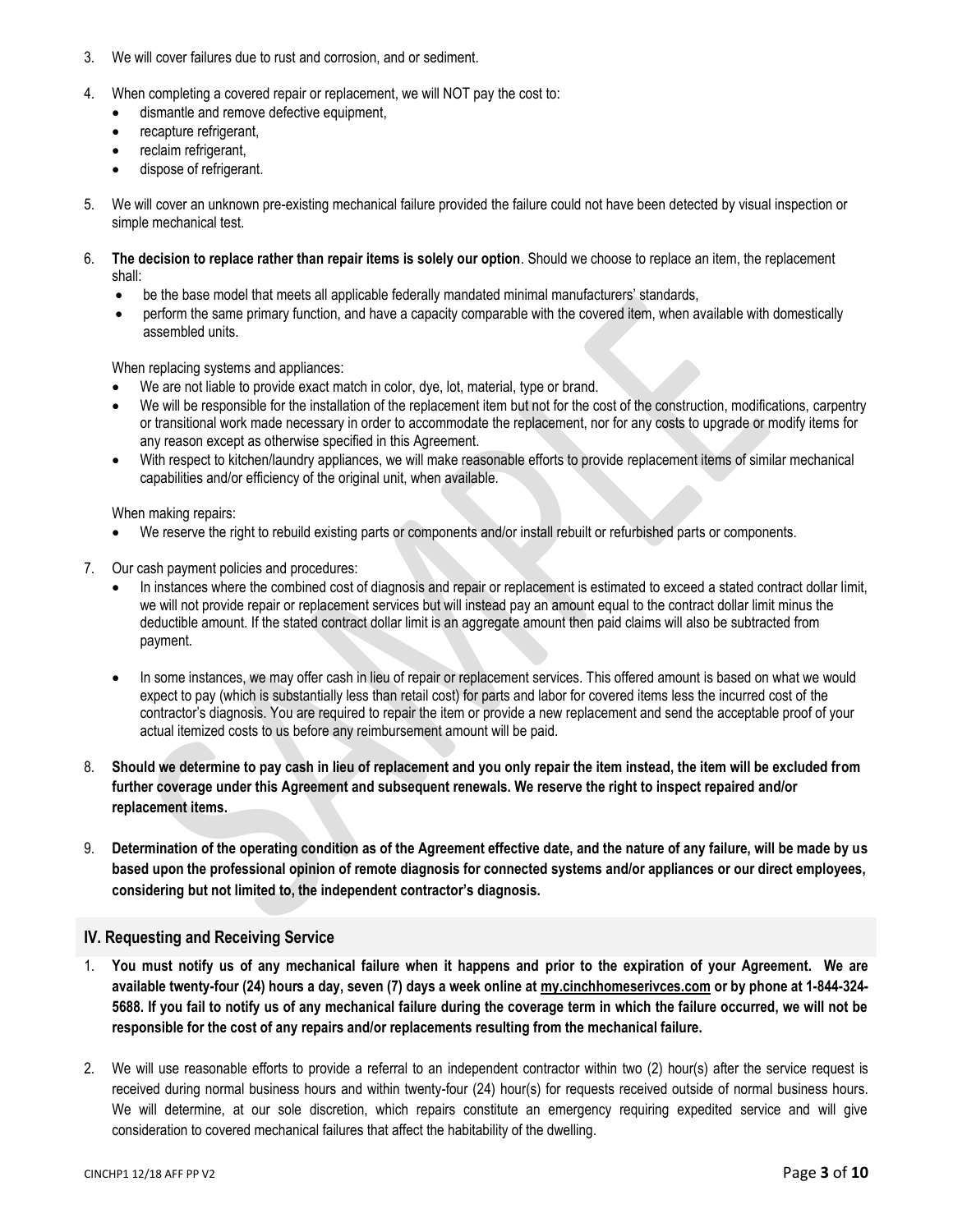- 3. **We are not responsible for expenses you incur without our express consent**. We will not reimburse you for any costs associated with unauthorized repairs or work performed by unauthorized contractors.
- 4. **This Agreement may include a deductible amount, as listed on your Agreement Coverage Summary Page. You may be required to pay all or part of your deductible at the time you request service. All or a portion of your deductible may be nonrefundable.** 
	- You are responsible and must pay for any amounts due for services performed which are not covered under the terms, conditions and provisions of this Agreement.
- 5. You are responsible to provide access to the covered property during normal business hours for the independent contractor to diagnose, obtain approval for, and/or complete repairs for covered mechanical failures. You are responsible to pay us and/or our independent contractor any service charge and additional charges assessed by our independent contractor resulting from your failure to provide access and/or for missed appointments caused by you.
- 6. We reserve the right to obtain, at our expense, a second opinion by an independent contractor prior to determining eligibility for coverage.

## <span id="page-3-0"></span>**V. Details About What's Covered and What's Not**

This Agreement provides coverage only for those items specifically listed as being covered on your Agreement Coverage Summary Page. **An additional fee may be required for additional systems, appliances or optional coverages. Coverage of some items may not be available under all plans or in every state.**

**This Agreement defines precisely what mechanical systems and appliances, and which of their parts and components, will be covered; only those items specifically so described are covered, subject to the limitations and conditions herein and on your Agreement Coverage Summary Page.** 

**Under any and all circumstances, our maximum liability, in the aggregate, for any and all claims submitted per agreement term shall be \$10,000.**

<span id="page-3-1"></span>**1. Garbage Disposal(s)**

| <b>COVERED</b>                                                                                           | <b>NOT COVERED</b> |
|----------------------------------------------------------------------------------------------------------|--------------------|
| All components and parts.                                                                                |                    |
| A maximum of 5 units are covered per contract. A maximum covered amount of \$5,000 is allowed per claim. |                    |

#### <span id="page-3-2"></span>**2. Instant Hot/Cold Water Dispenser(s)**

| <b>COVERED</b>                                                                                           | <b>NOT COVERED</b> |
|----------------------------------------------------------------------------------------------------------|--------------------|
|                                                                                                          |                    |
| All components and parts.                                                                                |                    |
| A maximum of 5 units are covered per contract. A maximum covered amount of \$5,000 is allowed per claim. |                    |

#### <span id="page-3-3"></span>**3. Plumbing**

| <b>COVERED</b>                                                      | <b>NOT COVERED</b>                                                |
|---------------------------------------------------------------------|-------------------------------------------------------------------|
| Leaks and breaks of water, drain, gas, waste or vent lines, toilets | Stoppages caused by collapsed, damaged or broken drain, vent      |
| and related mechanisms, toilet wax ring seals, faucets,             | or sewer lines outside the home's main foundation, lines          |
| showerheads, shower arms, valves for shower, tub, and diverter,     | broken, infiltrated or stopped by roots or foreign objects, even  |
| angle stops, risers and gate valves (similar features of finish and | if within the home's main foundation; costs to locate or access   |
| style used when replacement is necessary), hose bibs, basket        | cleanouts not found or inaccessible, or to install cleanouts, and |
| strainers, permanently installed sump pumps (ground water only),    | access through roof vents; any fees for photo/video equipment,    |
| built-in bathtub whirlpool motors, pumps, and air switch            | hydro-jetting equipment, chemicals, jet or steam clearing;        |
| assemblies, pressure regulators, expansion tanks, sewage            | bathtubs, sinks, showers, shower enclosures and base pans,        |
| ejector pump (septic system sewage ejector pumps are not            | toilet lids and seats, jets, caulking or grouting, septic tanks,  |
| covered unless optional coverage is purchased), clearing of sink,   | water softener, water filtration/purification systems, whole      |
| bathtub, shower, and toilet stoppages, clearing of mainline drain   | home water filtration system, holding or storage tanks, saunas    |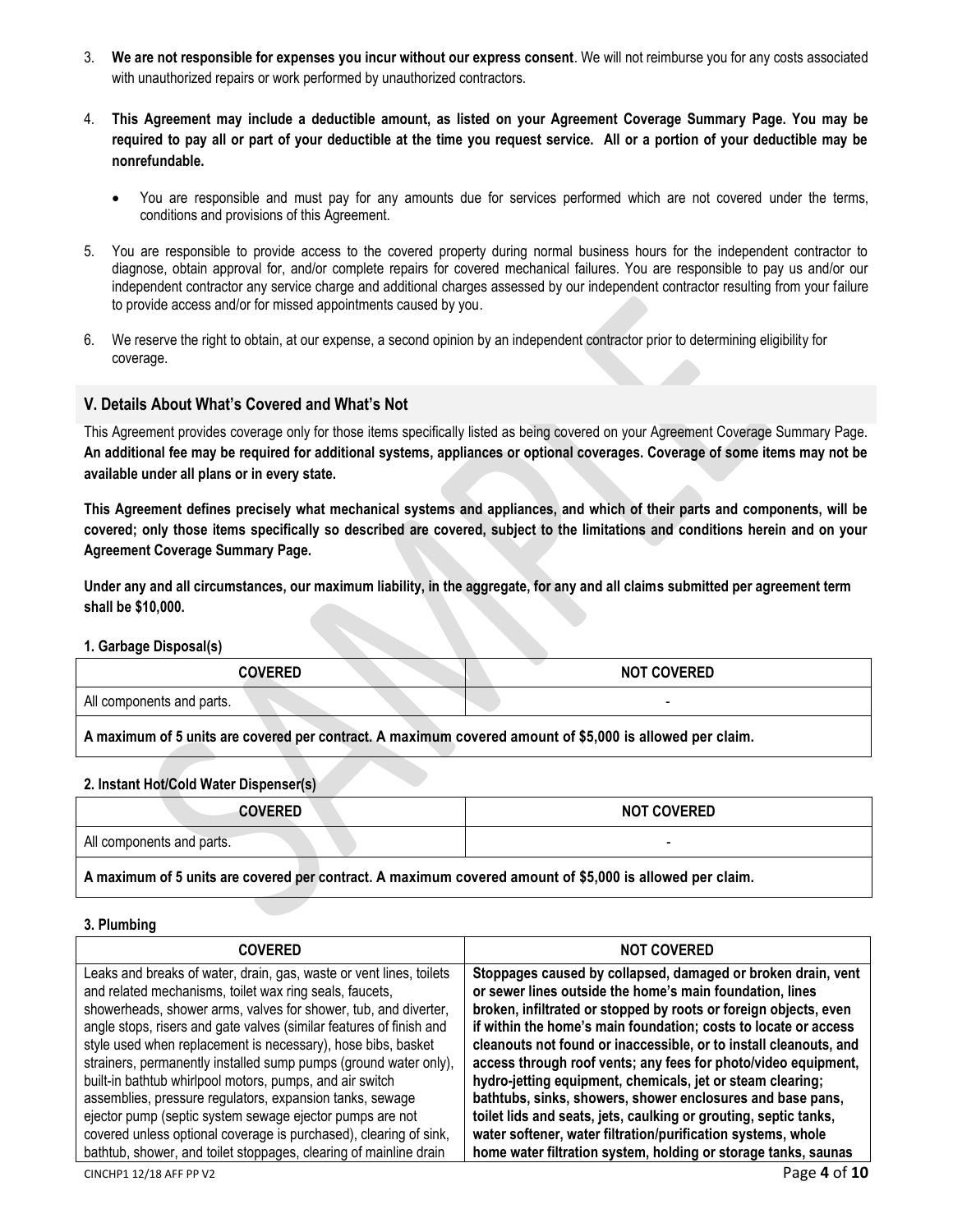and sewer stoppages through an accessible cleanout up to 100 feet from access point, clearing of lateral drain line stoppages up to 100 feet from access point including accessible cleanout, ptrap, drain or overflow access points.

**NOTE: Where covered repairs require access to plumbing, we will provide access to plumbing only through unobstructed walls, ceilings or floors, and will return access openings to a rough finish. If the plumbing is accessible only through a concrete floor, wall or ceiling, we will pay up to \$1,000 per Agreement term for access, diagnosis, repair, or replacement of such plumbing, including returning access openings to a rough finish. A maximum covered amount of \$5,000 is allowed per claim.**

## <span id="page-4-0"></span>**VI. Details About Optional Coverage**

**Optional coverage may be purchased up to 30 days after the beginning of the Agreement term without an inspection. After the 30th day optional coverage may be purchased provided an inspection is performed (at customer's expense) and the inspection results are approved by us. New Construction Customers may add optional coverage during the Agreement term for brand new items providing proof of purchase is received by us. Optional coverage, regardless of date of purchase, continues only through the Agreement term.**

## <span id="page-4-1"></span>**1. Swimming Pool and/or Spa Combination (Shared Equipment)**

**Shared equipment is covered. If equipment is not shared, then only one or the other is covered unless an additional fee is paid**.

| <b>COVERED</b>                                                                                                                                                                                              | <b>NOT COVERED</b>                                                                                                                                                                                                                                                                                                                                                                                                                                                                                                                                                                 |
|-------------------------------------------------------------------------------------------------------------------------------------------------------------------------------------------------------------|------------------------------------------------------------------------------------------------------------------------------------------------------------------------------------------------------------------------------------------------------------------------------------------------------------------------------------------------------------------------------------------------------------------------------------------------------------------------------------------------------------------------------------------------------------------------------------|
| Above ground components and parts of the heating, pumping, and<br>filtration system including: pool heater, pool sweep motor and<br>pump, pump motor, blower motor and timer, plumbing pipes and<br>wiring. | Portable or above ground spas, access to pool and spa<br>equipment, lights, liners, jets, ornamental fountains, waterfalls<br>and their pumping systems, auxiliary pumps, pool cover and<br>related equipment, fill line and fill valves, built-in or detachable<br>cleaning equipment including, without limitation, pool sweeps,<br>pop-up heads, turbo valves, skimmers, chlorinators, and<br>ionizers, fuel storage tanks, disposable filtration mediums, heat<br>pump, multi-media centers, dehumidifiers, panel box and dials,<br>salt water generator; salt and components. |
|                                                                                                                                                                                                             |                                                                                                                                                                                                                                                                                                                                                                                                                                                                                                                                                                                    |

**A maximum covered amount of \$1,500 is allowed per Agreement term.**

## <span id="page-4-2"></span>**2. Septic System**

| NOTE: This option is available for first year customers only and is not renewable.                                                                                                                                                                                                                                                                                                                                                                                                                                                              |                                                                                                                                                                                                                                                                                                                                                                                                   |
|-------------------------------------------------------------------------------------------------------------------------------------------------------------------------------------------------------------------------------------------------------------------------------------------------------------------------------------------------------------------------------------------------------------------------------------------------------------------------------------------------------------------------------------------------|---------------------------------------------------------------------------------------------------------------------------------------------------------------------------------------------------------------------------------------------------------------------------------------------------------------------------------------------------------------------------------------------------|
| <b>COVERED</b>                                                                                                                                                                                                                                                                                                                                                                                                                                                                                                                                  | <b>NOT COVERED</b>                                                                                                                                                                                                                                                                                                                                                                                |
| Mainline stoppages that can be cleared through an existing access<br>or cleanout without excavation. The septic tank will be pumped one<br>(1) time during the Agreement coverage term if the stoppage is due<br>to septic back up. We will not pay more than \$500 per pumping<br>occurrence. If the septic tank needs to be replaced, we will not<br>pay more than \$1,000 towards the replacement of the septic<br>tank. We will cover one (1) sewage ejector pump for septic<br>system located within the perimeter of the main foundation. | Broken or collapsed sewer lines outside the foundation,<br>stoppages or roots that prevent the effective use of any<br>externally applied sewer machine cable, cost of finding or<br>gaining access to the septic tank or sewer hook-ups, disposal<br>of waste, chemical treatment of the septic tank and/or sewer<br>lines, tanks, leach lines, cesspool, and any mechanical pump<br>or systems. |

#### <span id="page-4-3"></span>**3. Well Pump**

| Above or underground piping, cable or electrical lines leading to<br>All components and parts of well pump utilized as a source of<br>or from the well pump, including those that are located within<br>water to the home.<br>the well casing, well casings, pressure switches not located on<br>the pump, holding, storage or pressure tanks, booster pumps,<br>re-drilling of wells, well pump and all well pump components for<br>geothermal and/or water source heat pumps. | <b>COVERED</b> | <b>NOT COVERED</b> |
|---------------------------------------------------------------------------------------------------------------------------------------------------------------------------------------------------------------------------------------------------------------------------------------------------------------------------------------------------------------------------------------------------------------------------------------------------------------------------------|----------------|--------------------|
|                                                                                                                                                                                                                                                                                                                                                                                                                                                                                 |                |                    |

**NOTE: We will pay up to \$1,500 per Agreement term for access, diagnosis and repair or replacement.**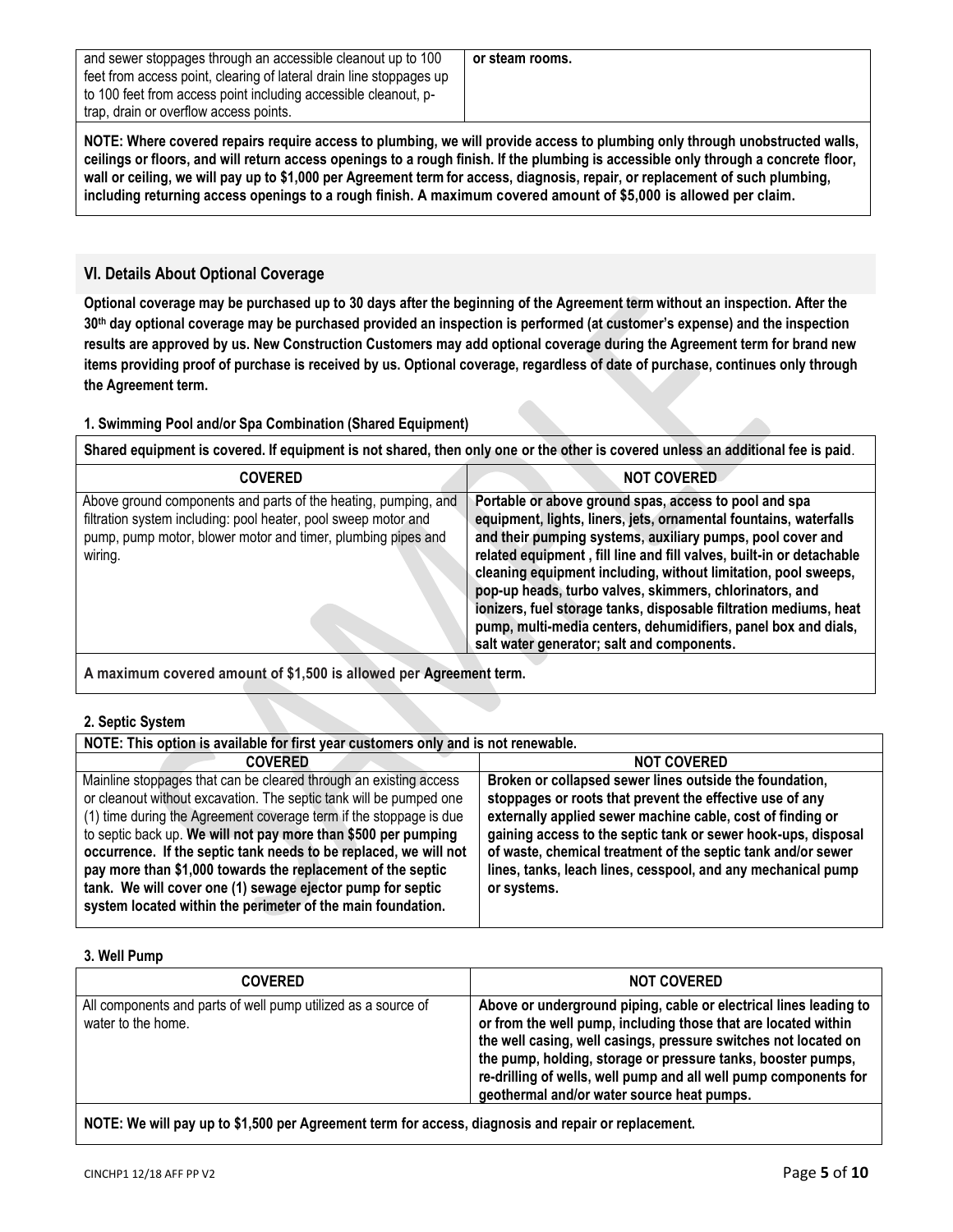## <span id="page-5-0"></span>**4. Premier Upgrade Package**

Adding this package to your Agreement provides additional benefits on a covered claim. Certain repairs or replacements may require additional fees that are not normally covered under your Agreement, such as, but not limited to, disposal of equipment, duct, electrical and/or plumbing modifications, code upgrades, permits, and condenser pads. **Depending on which package you select, which will be displayed in your coverage summary, we will provide up to either \$500 or \$1000 towards any typically excluded non-covered charges when repairing or replacing a covered item**. **In no event shall we be liable to cover fees and/or disposal arising from hazardous and/or toxic materials or asbestos**. Package limits apply to one (1) covered item, per claim. **Each claim event is capped up to either \$500 or \$1000** any unused portion of the benefit cannot be applied towards a future claim. **In no event shall we be liable for more than two (2) claims per Agreement term, for an aggregate amount of up to \$1000 or \$2000**. **This benefit does not apply to equipment; items; or failures deemed ineligible for coverage.**

### <span id="page-5-1"></span>**5. Water Softener**

| <b>COVERED</b>                                                                                                                                                                       | <b>NOT COVERED</b>                                                                                                                                                                                                                                         |
|--------------------------------------------------------------------------------------------------------------------------------------------------------------------------------------|------------------------------------------------------------------------------------------------------------------------------------------------------------------------------------------------------------------------------------------------------------|
| Mechanical parts and components of basic single water softener<br>unit, including central head assembly; multi-level/twin softeners;<br>piping to and from unit(s) and system tanks. | Any and all treatment, purification, odor control, iron filtration<br>components and systems; discharge drywells; failure due to<br>excessive water pressure or freeze damage; failures due to<br>mineral and/or sediment; resin bed replacement and salt. |

**A maximum covered amount of \$5,000 is allowed per claim.**

## <span id="page-5-2"></span>**6. Outside Gas Line**

| <b>COVERED</b>                                                                                                                                                                                                                                                                                                                                                                                                                                                                                                                                                                                                                                                                                                                   | <b>NOT COVERED</b>                                                                                                                                                                                                                                                                                                                                                                                                                                                |
|----------------------------------------------------------------------------------------------------------------------------------------------------------------------------------------------------------------------------------------------------------------------------------------------------------------------------------------------------------------------------------------------------------------------------------------------------------------------------------------------------------------------------------------------------------------------------------------------------------------------------------------------------------------------------------------------------------------------------------|-------------------------------------------------------------------------------------------------------------------------------------------------------------------------------------------------------------------------------------------------------------------------------------------------------------------------------------------------------------------------------------------------------------------------------------------------------------------|
| Outside gas service line is defined as a natural gas supply line<br>from the curb box to the inlet valve of the meter for one single<br>family residential home – it is the most direct line between the<br>curb box and the inlet valve of the meter. It includes the gas<br>supply line between the outlet of the meter and the exterior of the<br>foundation. It does not include any connections or extensions<br>such as, but not limited to, gas lines to grills, lights and pool<br>heaters. After the outside gas service line is repaired or replaced,<br>our independent service provider will provide basic site restoration<br>to the affected area, limited to backfill of excavated soil, raking<br>and reseeding. | Any gas service lines in excess of 500 feet in length; high<br>pressure gas lines and the high pressure service line which is<br>defined as a natural gas supply line with a pressure rating of 60<br>psi or greater; natural gas meter including connections;<br>appliances or appliance connectors or burner tips; any gas<br>service line not measuring between $\frac{1}{2}$ " and 1 $\frac{1}{4}$ " in diameter;<br>utility meters; any interior gas piping. |
| NOTE: Limitations of Coverage: For the repair or replacement of the outside line, we will pay a maximum of \$2,000 in the                                                                                                                                                                                                                                                                                                                                                                                                                                                                                                                                                                                                        |                                                                                                                                                                                                                                                                                                                                                                                                                                                                   |

**aggregate per Agreement term. After the outside gas service line is repaired or replaced, our independent service provider will provide basic site restoration to the affected area, limited to backfill of excavated soil, raking and reseeding.**

## <span id="page-5-3"></span>**7. Outside Sewer**

| <b>COVERED</b>                                                                                                                                                                                                                                                                                                                                                                                      | <b>NOT COVERED</b>                                                                                                                                                                                                                                                                                                                                                                                                                                                                                                                                                                                                                                                   |
|-----------------------------------------------------------------------------------------------------------------------------------------------------------------------------------------------------------------------------------------------------------------------------------------------------------------------------------------------------------------------------------------------------|----------------------------------------------------------------------------------------------------------------------------------------------------------------------------------------------------------------------------------------------------------------------------------------------------------------------------------------------------------------------------------------------------------------------------------------------------------------------------------------------------------------------------------------------------------------------------------------------------------------------------------------------------------------------|
| Outside sewer service line failures as a result of normal wear and<br>tear. After the outside sewer service line is repaired or replaced,<br>our independent service provider will provide basic site restoration<br>to the affected area, limited to backfill of excavated soil, raking and<br>reseeding.                                                                                          | Any outside sewer line in excess of 500 feet in length, any<br>outside sewer service line not connected to a public sewer<br>system, including but not limited to sewer lines connected to a<br>septic system or leach field; outside holding tanks; ejector<br>pumps; service or damage related to the back-up of sewers and<br>drains or any other damage caused directly or indirectly by<br>sewer main lines; any outside sewer service line connected to a<br>lift station; utility meters; stoppages or blockage caused by root<br>invasion and/or by foreign objects, such as but not limited to,<br>toys and bottle caps; any interior water or sewer lines. |
| NOTE: Limitations of Coverage: For covered repairs, we will pay a maximum of \$3,000 in the aggregate per Agreement term for                                                                                                                                                                                                                                                                        |                                                                                                                                                                                                                                                                                                                                                                                                                                                                                                                                                                                                                                                                      |
| repairs to outside. We will pay up to an additional \$1,500 in aggregate per Agreement term to cut, excavate or repair sidewalks<br>located in a public easement or public roads that were damaged solely due to outside sewer line covered repair or replacement<br>work performed by our independent contractor(s). Only expenses related to repair or replacement of sidewalks are covered under |                                                                                                                                                                                                                                                                                                                                                                                                                                                                                                                                                                                                                                                                      |

**this additional limit. This additional limit, when applicable, does not add any additional coverage to the outside sewer line maximum. Should sidewalk or public road repair expenses exceed \$1,500, it is your responsibility to pay any additional costs. You will be notified of the expected additional expenses before work is completed.**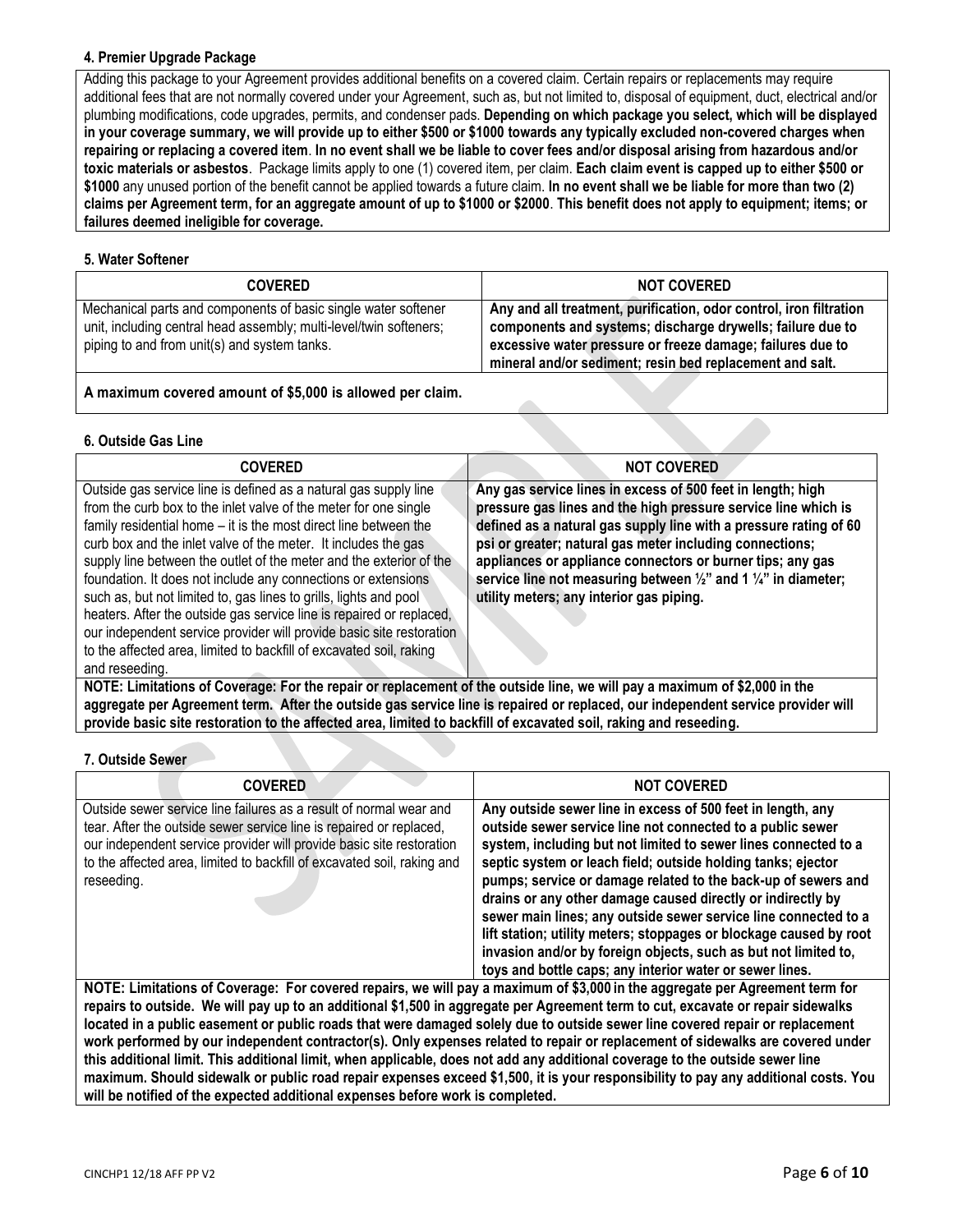#### <span id="page-6-0"></span>**8. Outside Water Line**

| <b>COVERED</b>                                                                                                                                                                                                                                                                                                                                                                                                                                                                                                     | <b>NOT COVERED</b>                                                                                                                                                                                                                                                                                                                                                                                                                                                                                                                     |
|--------------------------------------------------------------------------------------------------------------------------------------------------------------------------------------------------------------------------------------------------------------------------------------------------------------------------------------------------------------------------------------------------------------------------------------------------------------------------------------------------------------------|----------------------------------------------------------------------------------------------------------------------------------------------------------------------------------------------------------------------------------------------------------------------------------------------------------------------------------------------------------------------------------------------------------------------------------------------------------------------------------------------------------------------------------------|
| Outside water line repair or replacement if the failure is a result of<br>normal wear and tear. This Agreement covers only the portion of the<br>service line which extends from the curb box shut off valve to the<br>meter or exterior load bearing wall of the covered property. After the<br>outside water service line is repaired or replaced, our independent<br>service provider will provide basic site restoration to the affected<br>area, limited to backfill of excavated soil, raking and reseeding. | Any outside water line in excess of 500 feet in length; any costs<br>in excess of \$2,000 in aggregate per Agreement term; any<br>outside water service line not connected to a public water<br>system, including but not limited to water lines connected to a<br>well system; lead piping; utility meters; stoppages or blockages<br>caused by root invasion and/or by foreign objects, such as but<br>not limited to, toys and bottle caps; sprinkler and/or any<br>irrigation lines or systems; any interior water or sewer lines. |

**NOTE: Limitations of Coverage: For covered repairs, we will pay a maximum of \$2,000 in the aggregate per Agreement term. We will pay up to \$500 in aggregate per Agreement term to cut, excavate or repair sidewalks located in a public easement or public roads that were damaged solely due to outside water service line covered repair or replacement work performed by our independent contractor(s). These expenses will apply toward the \$2,000Agreement maximum. Should sidewalk or public road repair expenses exceed \$500, it is your responsibility to pay any additional costs. You will be notified of the expected additional expenses before work is completed.**

## <span id="page-6-1"></span>**VII. General Exclusions and Limitations**

- 1. **This Agreement does not cover performance of routine maintenance. You are responsible for performing all routine maintenance and cleaning for all covered items and systems as specified and recommended by the manufacturer. You are also responsible for providing all routine maintenance for all areas in a covered property around covered items and/or systems to ensure that these items and/or systems are able to function properly as specified by the manufacturer.**
- 2. **This Agreement does not cover repairs or replacements of any item covered by other insurance, warranties or guarantees, including but not limited to, manufacturer's, contractor's, builder's, distributor's, home service agreement or home warranty. Our coverage is secondary to such insurance, warranties, or guarantees.**
- 3. **This Agreement shall not cover any item(s) if they are:** 
	- **systems, appliances or components classified by the manufacturer as commercial-grade;**
	- **flues, venting, chimneys, and exhaust lines;**
	- **determined to be defective by the Consumer Product Safety Commission or the manufacturer and for which either has issued, or issues, a warning or recall, or which is otherwise necessitated due to failure caused by the manufacturers improper design, use of improper materials and/or formulas, manufacturing process or any other manufacturing defect;**
	- **below the slab or basement floor of the home; except as otherwise specified in this Agreement;**
	- **located outside the perimeter of the main foundation or a detached garage (i.e. outside the outer load bearing walls of the structure with the exception of central air conditioning unit, main electrical panel, water heater) or unless specifically covered with optional coverage purchased for items outside the main perimeter. These exceptions must be installed for diagnose and must be manufactured for outside use or be located in a structure which protects items from the elements;**
	- **damaged by you in the course of remodeling or unauthorized repair.**
- 4. **This Agreement does not cover failures which may result from causes other than normal wear and tear, such as without limitation:** 
	- **abuse, misuse and/or neglect;**
	- **lightning strikes, power failure, power surge;**
	- **missing components, parts or equipment;**
	- **animal, pet and/or pest damage;**
	- **fire; casualty; flood; smoke; earthquake; freeze damage; acts of God;**
	- **manufacturer's improper design, use of improper materials and/or formulas, manufacturing process or any other manufacturing defect;**
	- **structural and/or property damage;**
	- **accidents; war; acts of terrorism; nuclear explosion, reaction, radiation or radioactive contamination; insurrection; riots; vandalism; or intentional destruction of property;**
	- **any noise without a related mechanical failure.**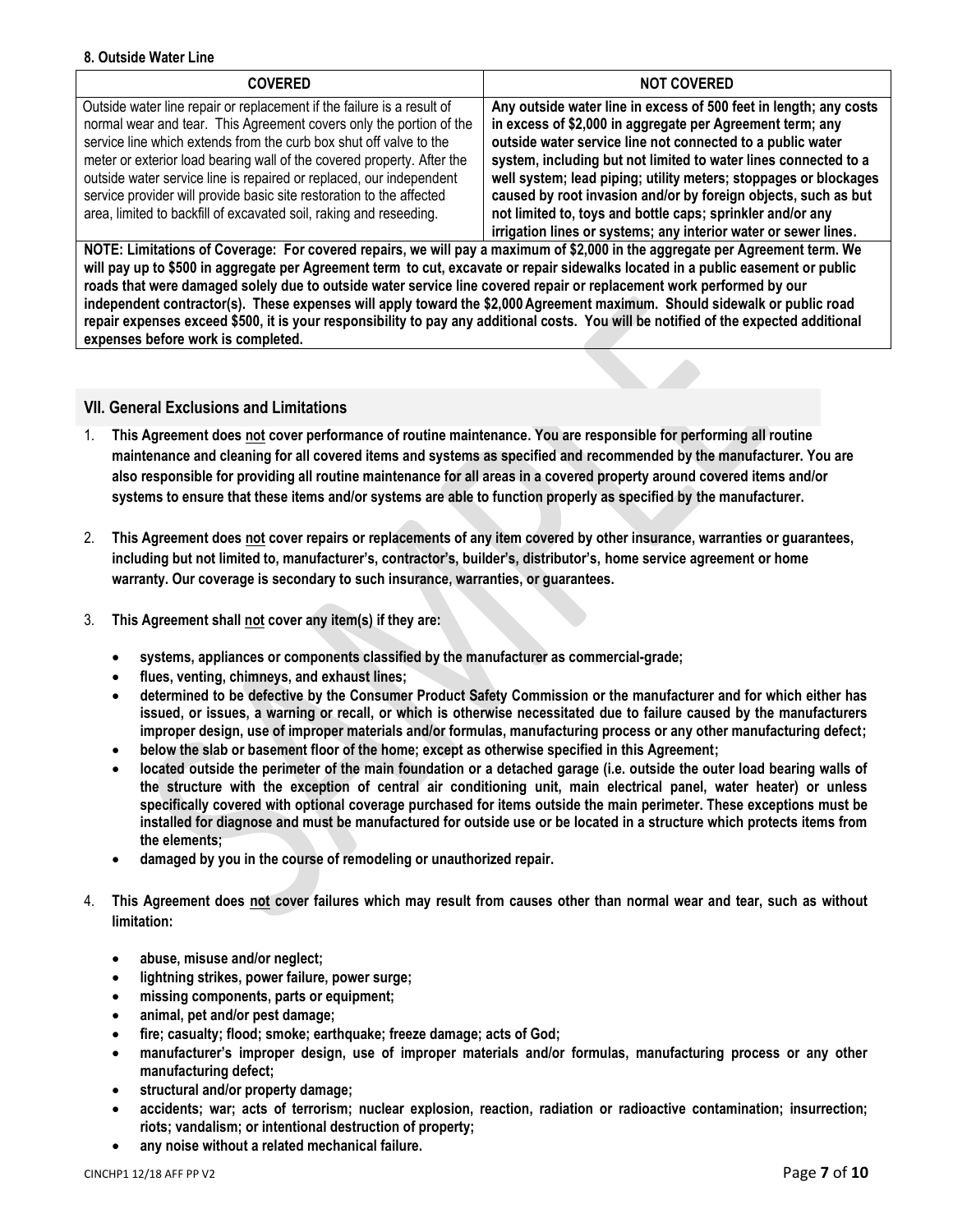- 5. **This Agreement does not cover mechanical failures, damages or remediation due to:**
	- **mold, mildew, mycotoxins, fungus, bacteria, virus, condensation, wet or dry rot, regardless of the source, origin, or location;**
	- **lack of capacity in the existing system or appliance, under/oversized systems in relation to the square footage for the area being heated or cooled;**
	- **conditions of insufficient or excessive water pressure;**
	- **conditions of inadequate wiring capacity, circuit overload, power failure and/or surge.**
- 6. **This Agreement does not cover costs for (except as otherwise specified in this Agreement):**
	- **construction, carpentry, dimensional or design change, or other modifications necessary to remove, relocate or install equipment;**
	- **providing or closing access to covered items;**
	- **equipment to gain access or permit serviceability such as but not limited to scaffolding;**
	- **restoration of any wall or floor coverings, cabinets, counter tops, tiling, paint or the like;**
	- **failure to meet building code(s), zoning requirements, utility regulations;**
	- **failure to comply with local, state or federal laws or regulations;**
	- **compliance with federal, state, and/or local law, code, regulation, or ordinance;**
	- **for testing required by state or local municipalities, such as but not limited to, load calculation or duct certification;**
	- **for additional charges to access or transport materials, supplies, or independent contractors to the covered property, such as but not limited to: tolls, required use of ferries, or barges;**
	- **permits;**
	- **code upgrades;**
	- **modifications.**
- 7. **This Agreement does not cover:** 
	- **removal and/or disposal of hazardous or toxic material or asbestos;**
	- **the use of cranes or other lifting equipment required to service any item or system;**
	- **excavation or other charges associated with gaining access to a well pump;**
	- **electronic computerized, or home energy management systems or devices; LCD displays that do not affect the primary operation of the unit unless otherwise stated in this agreement;**
	- **lighting and/or appliance management systems, unless otherwise stated in this agreement;**
	- **radon monitoring systems, fire sprinkler systems, and solar systems and components.**
- 8. **This Agreement does not cover delays or failures to provide service caused by, or related to:** 
	- **any of the exclusions listed herein;**
	- **shortages of labor and/or materials;**
	- **any other cause beyond our reasonable control.**

## <span id="page-7-0"></span>**VIII. Limitation of Liability**

- 1. We are not responsible for incidental, consequential, special, and/or punitive damages and you agree to waive any and all claims for such damages, arising from, resulting from and/or related to the failure of any item or system, including, but not limited to, food spoilage, loss of income, additional living expenses, and/or other property damage.
- 2. We are not liable for any damages that result from an independent contractor's service, delay in providing service or failure to provide service. We are not liable for any incidental, consequential, special, and/or punitive damages, whether caused by negligence or any other cause, and you agree to waive any and all claims for such damages, arising from, resulting from or related to any independent contractor's service, delay in providing service or failure to provide service, including, but not limited to, damages, resulting from delays in securing parts and/or labor, the failure of any equipment used by an independent contractor, labor difficulties, and/or the negligent, tortuous and/or unlawful acts or omissions of any independent contractor.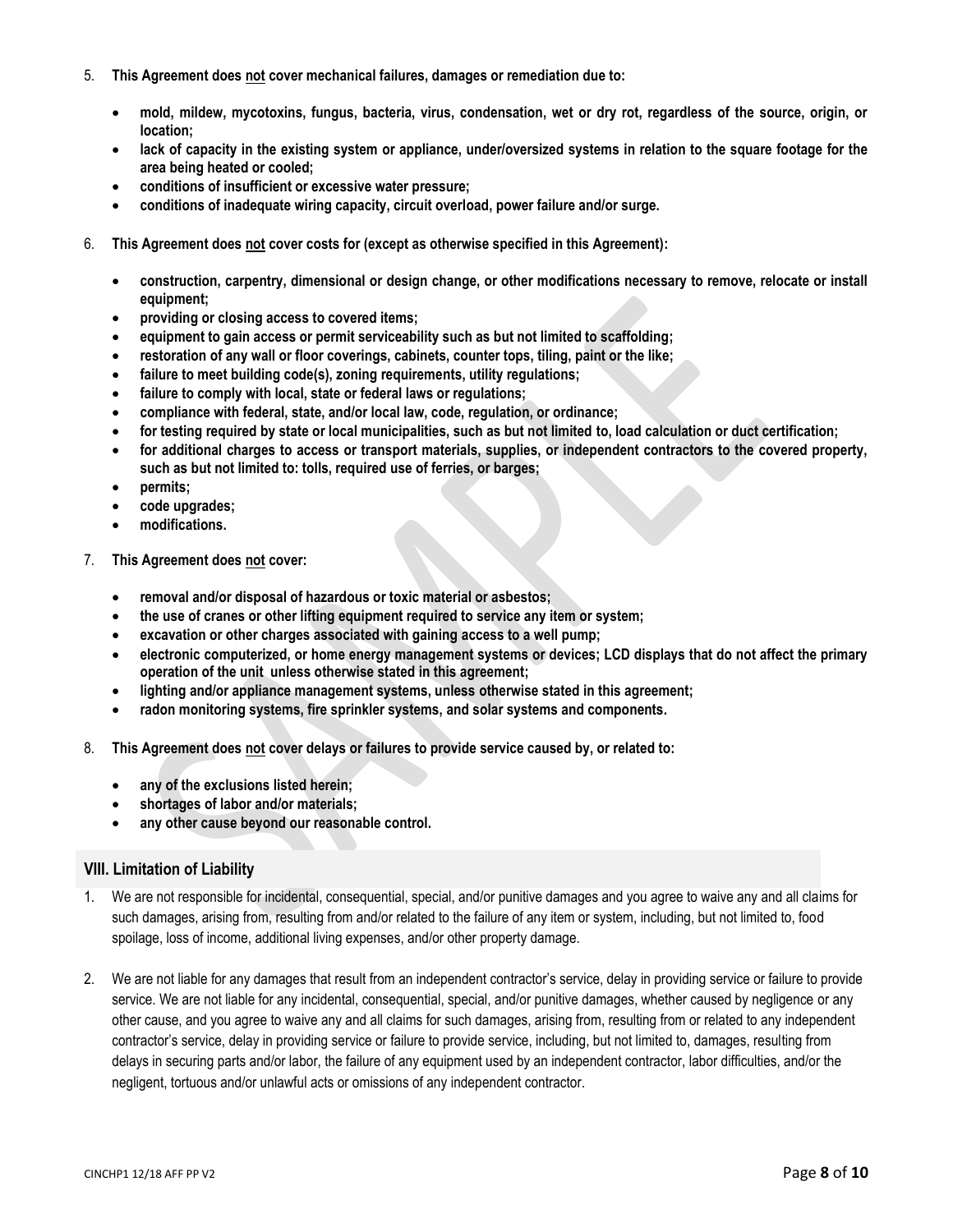## <span id="page-8-0"></span>**IX. Cancellation Information**

- 1. You may cancel this Agreement by telephone or in writing within 30 days of the coverage effective date for a full refund of the contract fees paid if no claim has been made. The right to cancel this Agreement as provided in this paragraph is not transferable. A ten percent (10%) penalty per month will be added to any refund required under this paragraph, including any accrued penalties, which are not paid or credited within 30 days after you cancel this Agreement.
- 2. You may cancel this Agreement within 30 days of the coverage effective date if a claim has been made, or at any time thereafter, at which time you may be entitled to a refund of unearned contract fees paid based on the short rate schedule less a processing fee of twenty-five dollars (\$25) and less the cost of any services performed pursuant to the Agreement, where permitted by law. If claims have been paid, we may bill you for the lesser of the net amount due to us or the unpaid annual term contract fee. We will bill or charge you any balance owed to us through the same mechanism as any previous installment billings, or we will direct bill you if such a mechanism is not available.
- 3. We may terminate this Agreement immediately, after any applicable notice provisions, for non-payment, fraud or material misrepresentation. If we terminate for fraud or material misrepresentation, this Agreement is void and we shall refund all paid contract fees if no claims have been made. If a claim has been made, we will follow normal cancellation procedures as outlined in this section.
- 4. In the event you threaten to harm or actually harm the safety or well-being of: (i) the company; (ii) any employee of the company; (iii) an independent contractor; or (iv) any property of the company or the independent contractor, you will be in breach of this Agreement. In the event you breach this or any other obligation under this Agreement, we may refuse to provide service to you and may cancel this Agreement immediately.

## <span id="page-8-1"></span>**X. Dispute Resolution**

- 1. **ARBITRATION**: All disputes, controversies or claims of any sort, arising out of or in any way relating to this Agreement, its negotiation, and the Services provided pursuant to it, whether based in contract, tort, regulation, or any other legal or equitable theory (collectively "Disputes"), shall be resolved at the consumer's choice by settlement, or final and binding arbitration, or in and through a small claims court having jurisdiction over such Disputes. Arbitration shall be conducted within the geographical limits of the applicable federal district court where the Covered Property is located, or such other location upon which both parties mutually agree, and administered by a mutually agreed upon arbitration service. The Commercial Arbitration Rules and Supplementary Procedures for Consumer-Related Disputes of the American Arbitration Association or similar such rules (the "Arbitration Rules") in effect at the time arbitration is demanded by either party shall govern the arbitration proceeding and the selection of one neutral arbitrator to preside over the proceeding. The arbitrator is empowered to decide all Disputes and all questions related to the enforceability and scope of these Dispute Resolution provisions, including but not limited to the validity, interpretation and applicability of these Dispute Resolution Provisions. Additionally, this transaction involves interstate commerce, and these Dispute Resolution provisions shall be governed by the Federal Arbitration Act, as amended (9 USC 1). No arbitration may proceed on a class or representative basis, and the arbitrator may not consolidate any arbitration proceeding governed by these Dispute Resolution Provisions with any other person's arbitration proceeding, and may not otherwise preside over any form of a representative or class proceeding. Under the Arbitration Rules, although each party is required to pay certain administrative and arbitrator fees, the amount the consumer may be required to pay is limited. Each party to arbitration is responsible for its own attorney's fees, if the party chooses to be represented by an attorney.
- 2. **CLASS ACTION AND JURY TRIAL WAIVER:** Each party to this Agreement may bring a Dispute against the other only in its individual capacity and not as a plaintiff or class member in any purported class or representative proceeding. Each party gives up or waives any right it may have to have any Disputes between them resolved by a jury.

## <span id="page-8-2"></span>**XI. Other Conditions**

- 1. **Term.** Coverage under this Agreement commences on the effective date specified on the Agreement Coverage Summary Page and expires twelve (12) month(s) from Agreement effective date.
- 2. **Renewal. Where permitted by state law, this Agreement may automatically renew at the sole and exclusive option of the Issuing Company for successive twelve (12) month(s). In the event the Issuing Company elects to renew this Agreement,**